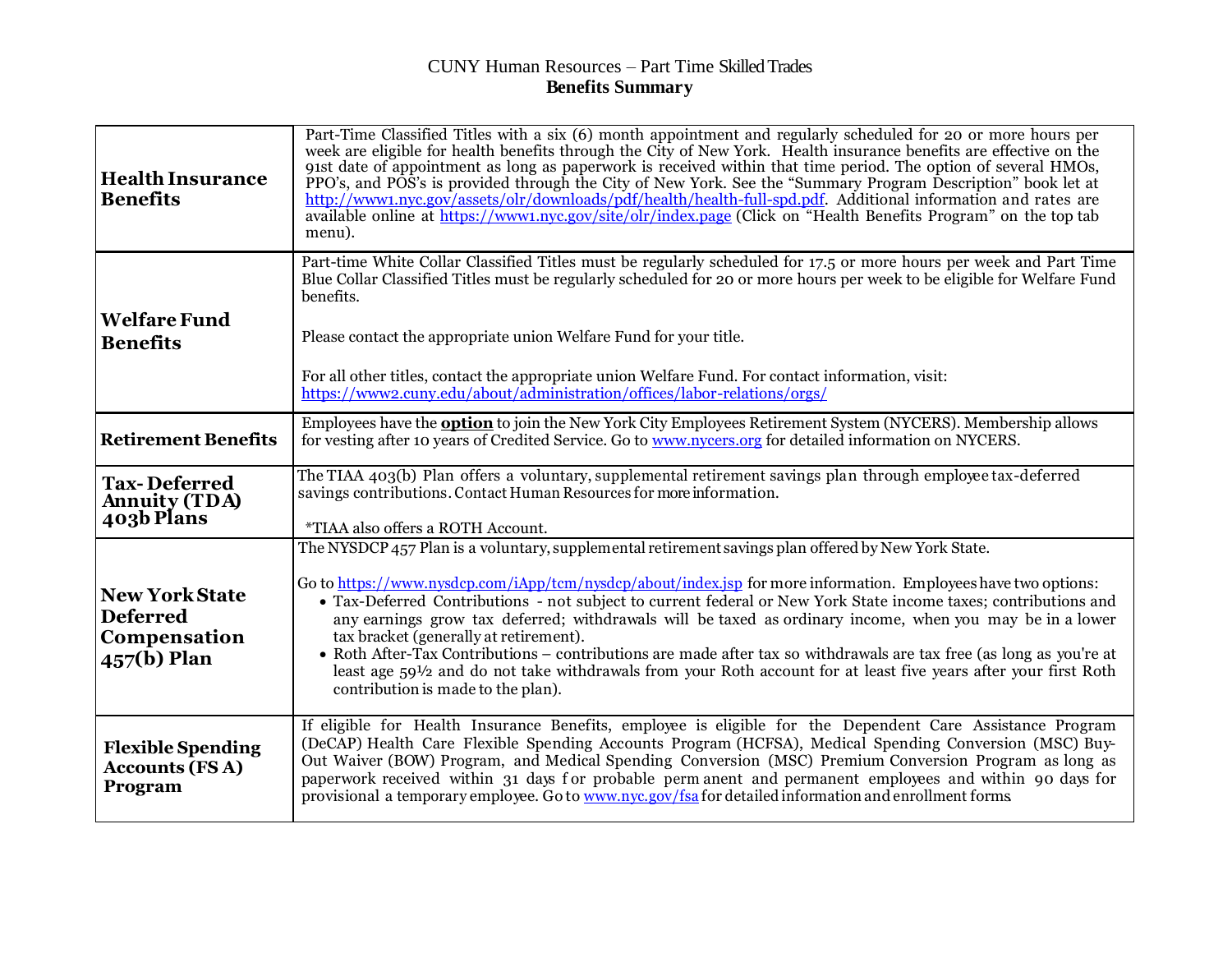## CUNY Human Resources – Part Time SkilledTrades **Benefits Summary**

| <b>Voluntary Benefits</b> | • CUNY e-MALL (discounts for CUNY employees).<br>• PenFed Credit Union (Previously McGraw-Hill) – Savings and Checking accounts and many other financial services<br>https://www.penfed.org/mcgrawhill<br>• Municipal Credit Union – Savings and Checking accounts and many other financial services.<br>• New York's 529 College Savings Program. Please visit https://www.nysaves.org/ for more information.<br>• Transit Benefit Program through Wage Works. Please visit<br>https://www2.cuny.edu/about/administration/offices/hr/benefits/transit-benefit-senior-colleges-central-office/<br>for more information. |
|---------------------------|-------------------------------------------------------------------------------------------------------------------------------------------------------------------------------------------------------------------------------------------------------------------------------------------------------------------------------------------------------------------------------------------------------------------------------------------------------------------------------------------------------------------------------------------------------------------------------------------------------------------------|
|---------------------------|-------------------------------------------------------------------------------------------------------------------------------------------------------------------------------------------------------------------------------------------------------------------------------------------------------------------------------------------------------------------------------------------------------------------------------------------------------------------------------------------------------------------------------------------------------------------------------------------------------------------------|